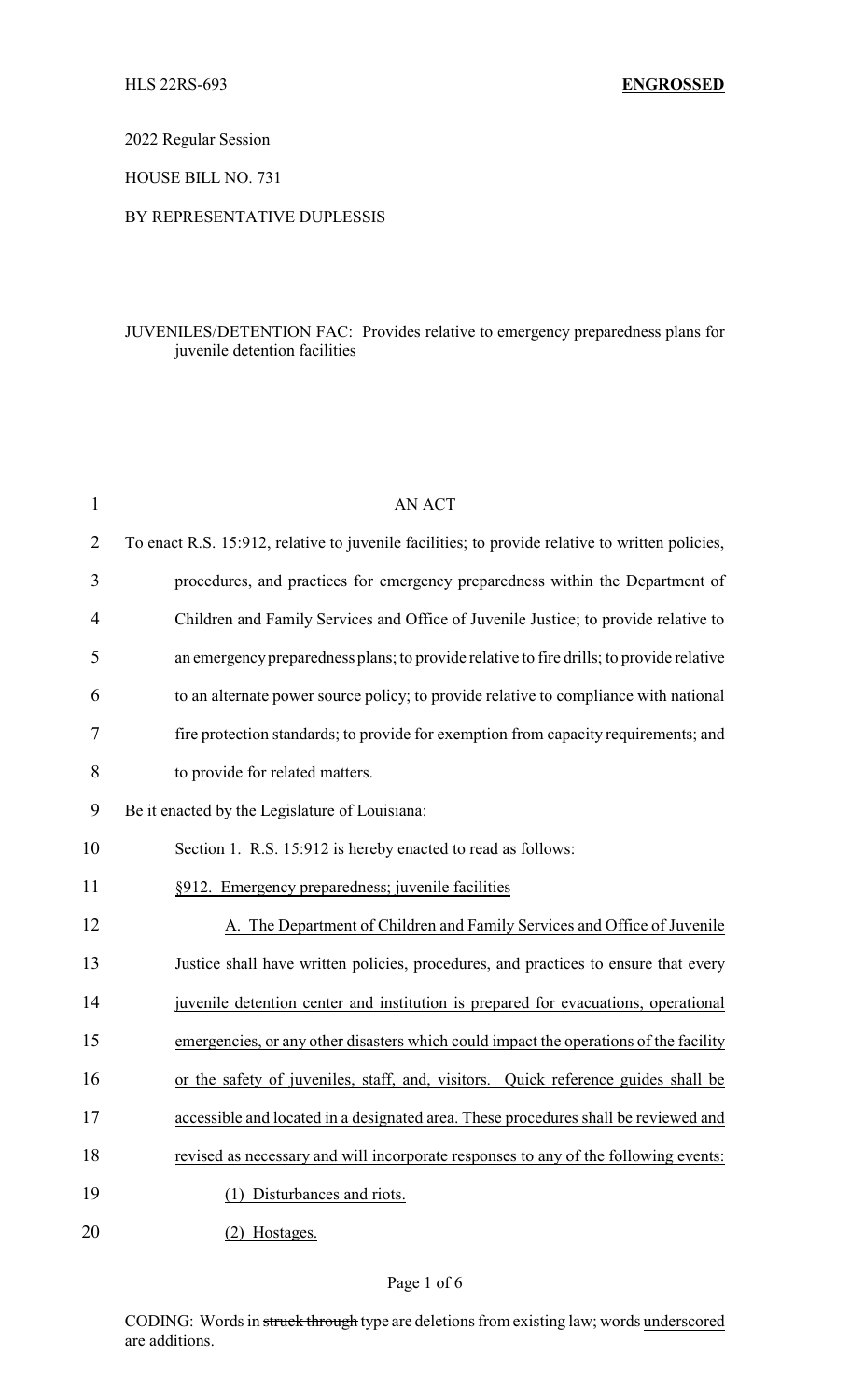| $\mathbf{1}$   | (3) Bomb threats.                                                                       |
|----------------|-----------------------------------------------------------------------------------------|
| $\overline{2}$ | (4) Use of emergency medical services.                                                  |
| 3              | (5) Gas leaks, spills, or attacks.                                                      |
| 4              | (6) Power failure.                                                                      |
| 5              | Escapes.<br>(7)                                                                         |
| 6              | (8) Severe weather, including hurricanes, tornadoes, or flooding.                       |
| 7              | (9) Fires and smoke.                                                                    |
| 8              | (10) Chemical leaks.                                                                    |
| 9              | (11) Work stoppage.                                                                     |
| 10             | (12) National security threats.                                                         |
| 11             | B. The emergency preparedness plan shall cover all of the following:                    |
| 12             | The identification of key personnel and their specific responsibilities<br>(1)          |
| 13             | during an emergency or disaster.                                                        |
| 14             | (2) Reciprocity agreements with other agencies or departments in accordance             |
| 15             | with Children's Code Article 822 pertaining to the housing of juveniles from            |
| 16             | evacuating facilities.                                                                  |
| 17             | (3) Transportation to pre-determined evacuation sites                                   |
| 18             | (4) Notification to family members of a juvenile's location once he has been            |
| 19             | safely evacuated and upon his return to the facility.                                   |
| 20             | (5) Needs of juveniles with disabilities in cases of an emergency.                      |
| 21             | Immediate release of juveniles from locked areas in case of an<br>(6)                   |
| 22             | emergency, with clearly delineated responsibilities for unlocking doors.                |
| 23             | The evacuation of juveniles to safe or sheltered areas, including<br>(7)                |
| 24             | procedures for addressing both planned and unplanned evacuations and to alternate       |
| 25             | locations both in close proximity to the facility as well as long distance evacuations. |
| 26             | (8) Access to medication and other necessary supplies or equipment.                     |
| 27             | (9) Development of protocols and agreements with local juvenile courts to               |
| 28             | release as many juveniles as possible to their families during an evacuation.           |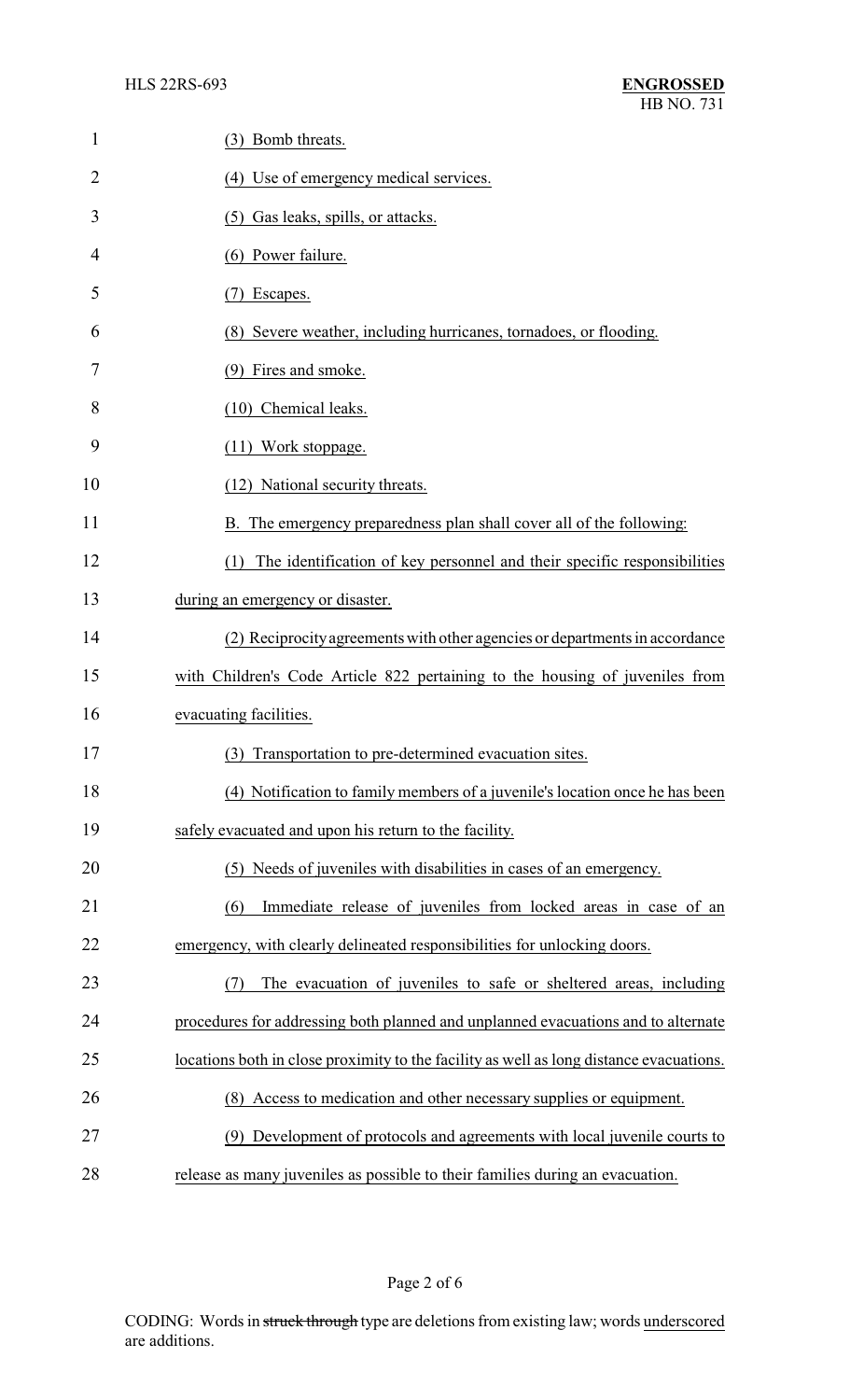| $\mathbf{1}$   | Assessment of disaster-related mental health needs of juveniles and<br>(10)           |
|----------------|---------------------------------------------------------------------------------------|
| $\overline{2}$ | plans and protocols to meet these needs.                                              |
| 3              | C.(1) The department and office shall conduct one fire drill per month and            |
| 4              | one drill per shift every ninety days at varying times of the day. Documentation of   |
| 5              | the fire drill shall include all of the following:                                    |
| 6              | (a) Date of the drill.                                                                |
| 7              | (b) Time of the drill.                                                                |
| 8              | (c) Number of minutes to evacuate facility.                                           |
| 9              | (d) Number of juveniles evacuated.                                                    |
| 10             | Problems observed during the drill.<br>(e)                                            |
| 11             | Noted corrections to any problems observed during the drill.<br>(f)                   |
| 12             | (g) Signatures of staff present during the drill.                                     |
| 13             | (2) The department and office shall make every effort to ensure that staff and        |
| 14             | juveniles in every facility recognize the nature and importance of fire drills.       |
| 15             | D.(1) An alternate power source policy shall be developed. Each facility              |
| 16             | shall have an alternate source of electrical power that provides for the simultaneous |
| 17             | operations of life safety systems including all of the following:                     |
| 18             | (a) Emergency lighting.                                                               |
| 19             | (b) Illuminated emergency exit lights and signs.                                      |
| 20             | (c) Emergency audible communication systems and equipment.                            |
| 21             | (d) Fire detection alarms systems.                                                    |
| 22             | (e) Ventilation and smoke management systems.                                         |
| 23             | (f) Refrigeration of medication.                                                      |
| 24             | (g) Medical devices.                                                                  |
| 25             | (h) Door locking devices.                                                             |
| 26             | The alternate power source system shall be tested by automatic<br>(2)(a)              |
| 27             | self-checks or manual checks to ensure the system is in working condition.            |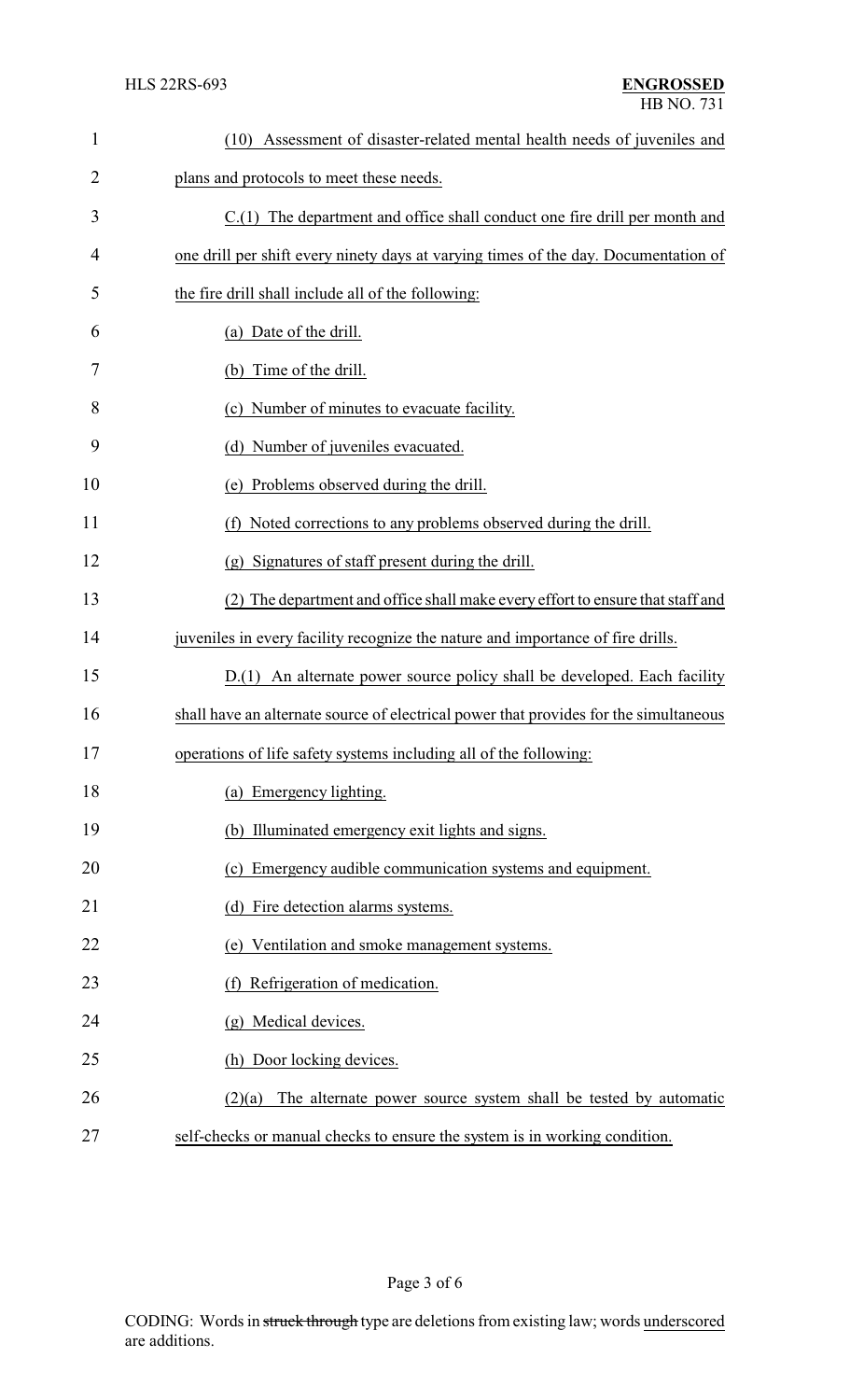| $\mathbf{1}$   | (b) Any system malfunctions or maintenance needs that are identified during             |
|----------------|-----------------------------------------------------------------------------------------|
| $\overline{2}$ | a test, or at any other time, shall be immediately submitted to the appropriate         |
| 3              | personnel through a written maintenance request by a facility staff member.             |
| $\overline{4}$ | Each facility shall adhere to the applicable rules and regulations<br>E(1)              |
| 5              | established in the National Fire Protection Association's Life Safety Code Standards.   |
| 6              | (2) The department and office shall ensure that reliable means are provided             |
| 7              | to permit the prompt release of juveniles confined in locked sections, spaces, or       |
| 8              | rooms in the event of fire or other emergency.                                          |
| 9              | (3) Prompt release from secure areas shall be guaranteed on a twenty-four               |
| 10             | hour basis by sufficient personnel with ready access to keys.                           |
| 11             | F. Notwithstanding any other provision of law to the contrary, a facility               |
| 12             | shall be exempt from capacity requirements in order to house juveniles from any         |
| 13             | affected facility that is under a declared state of emergency due to a natural disaster |
| 14             | or other operational emergency.                                                         |
|                |                                                                                         |

## DIGEST

The digest printed below was prepared by House Legislative Services. It constitutes no part of the legislative instrument. The keyword, one-liner, abstract, and digest do not constitute part of the law or proof or indicia of legislative intent. [R.S. 1:13(B) and 24:177(E)]

HB 731 Engrossed 2022 Regular Session Duplessis

**Abstract:** Provides relative to emergency preparedness procedures for juvenile facilities.

Proposed law provides that the Dept. of Children and Family Services and the Office of Juvenile Justice shall have written policies, procedures, and practices to ensure that every facility and institution is prepared for evacuations, operational emergencies, or any other disasters which could impact the operations of the facility or the safety of juveniles, staff, and, visitors. Provides that quick reference guides shall be accessible and located in a designated area.

Proposed law provides that evacuation, operational emergency, or any other disaster procedures shall be reviewed and revised as necessary and shall incorporate responses to any of the following events: disturbances and riots; hostages; bomb threats; use of emergency medical services; gas leaks, spills, or attacks; power failures; escapes; severe weather, including hurricanes, tornadoes, or flooding; fires and smoke; chemical leaks; work stoppages; or national security threats.

Proposed law provides that emergency preparedness plan shall cover all of the following:

(1) The identification of key personnel and their specific responsibilities during an emergency or disaster.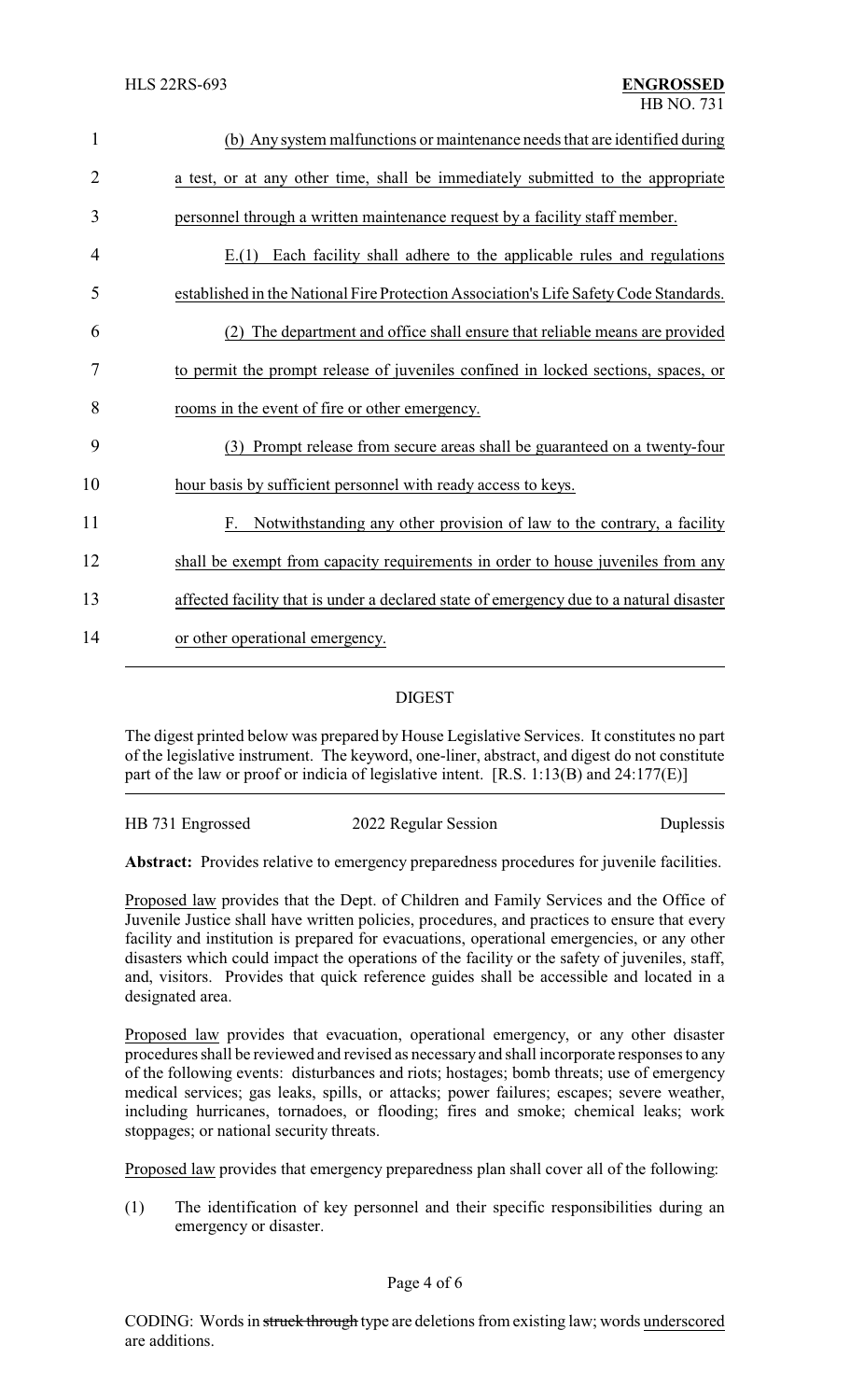- (2) Reciprocity agreements with other agencies or departments in accordance with present law (Ch.C. Art. 822) pertaining to the housing of juveniles from evacuating facilities.
- (3) Transportation to pre-determined evacuation sites.
- (4) Notification to family members of a juvenile's location once he has been safely evacuated and upon his return to the facility.
- (5) Needs of juveniles with disabilities in cases of an emergency.
- (6) Immediate release of juveniles from locked areas in case of an emergency, with clearly delineated responsibilities for unlocking doors.
- (7) The evacuation of juveniles to safe or sheltered areas, including procedures for addressing both planned and unplanned evacuations and to alternate locations both in close proximity to the facility as well as long distance evacuations.
- (8) Access to medication and other necessary supplies or equipment.
- (9) Development of protocols and agreements with local juvenile courts to release as many juveniles as possible to their families during an evacuation.
- (10) Assessment of disaster-related mental health needs of juveniles and plans and protocols to meet these needs.

Proposed law provides that the Dept. of Children and Family Services and the Office of Juvenile Justice shall conduct one fire drill per month and one drill per shift every 90 days at varying times of the day. Provides that documentation of the fire drill shall include all of the following: the date and time of the drill; the number of minutes to evacuate facility; the number of juveniles evacuated; problems observed during the drill and noted corrections to these problems; and signatures of staff present during the drill.

Proposed law provides that the Dept. of Children and Family Services and the Office of Juvenile Justice shall make every effort to ensure that staff and juveniles in every facility recognize the nature and importance of fire drills.

Proposed law provides for the development of an alternate power source policy. Provides that each facility shall have an alternate source of electrical power that provides for the simultaneous operations of life safety systems including all of the following: emergency lighting; illuminated emergency exit lights and signs; emergency audible communication systems and equipment; fire detection alarms systems; ventilation and smoke management systems; refrigeration of medication; medical devices; and door locking devices.

Proposed law provides that the alternate power source system shall be tested by automatic self-checks or manual checks to ensure the system is in working condition. Provides that any system malfunctions or maintenance needs that are identified during a test, or at any other time, shall be immediately submitted to the appropriate personnel through a written maintenance request by a facility staff member.

Proposed law provides that each facility shall adhere to the applicable rules and regulations established in the National Fire Protection Association's Life Safety Code Standards.

Proposed law provides that the Dept. of Children and Family Services and the Office of Juvenile Justice shall ensure that reliable means are provided to permit the prompt release of juveniles confined in locked sections, spaces, or rooms in the event of fire or other emergency.